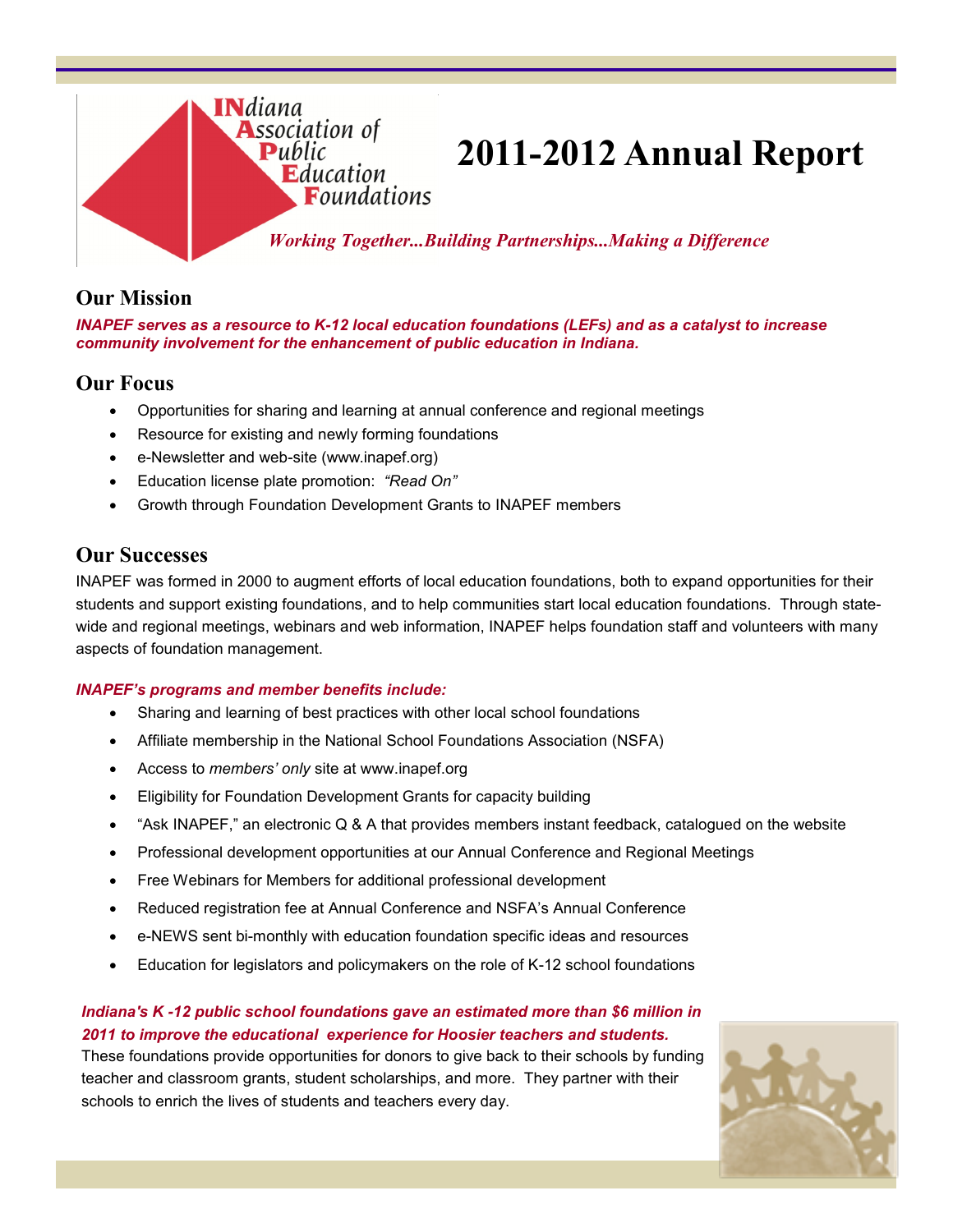## **Letter from the President**

#### **INAPEF Family:**

It is bittersweet that I write this year-end brief, as my final term of board membership expires. After nine years of board membership, I leave the board feeling so fortunate to have been part of the growth of this organization. I've learned so much from so many of you and am inspired daily by the outreach all of you are having in your communities. Each of our foundations is unique with nuances that represent each of our respective communities.

The public education foundation movement is growing throughout the United States and Indiana has been a leader and a model for other state organizations supporting local communities as they build private support for public education. This year, with significant grant funding from Lilly Endowment Inc. and State Farm, our organization launched a capacity-building training for our members that we hope can serve as a model for other states. INFUSE not only provided training on board development and fund raising, it is providing funding for eligible participants to put their action plans into motion. During the next year it will be exciting to witness and hear about their efforts and progress. Already, the participants have accomplished such things as consent agendas, expanded fund raising and the receipt of matching funds, approval for creation of an alumni association, board training on the development process, strategic planning efforts, prospecting task forces, toolkits for board members to name a few (and that's just from November through March). It is the goal of INFUSE to take our foundations to the next level in their operations and fund raising efforts. We hope to see foundations move beyond special events as their primary fund raising strategy to a more personalized one-to-one philosophy and INFUSE is one of the tools we are testing to expand our members' capacity.

Speaking of State Farm, throughout my tenure on the INAPEF board, State Farm has been a gracious and engaged partner. Larry Dollison has provided guidance and active involvement in the idea generation and decision making of INAPEF. I salute State Farm for their belief and engagement in public education and hope that INAPEF may attract other partners with this civic-minded business philosophy.

This year, to respond to balancing our calendars and member input we changed our organization calendar, moving our annual conference to the Fall and regional meetings to the Spring. Feedback from the conference was tremendously positive related to the timing change. We will continue to evaluate and identify the best timing and methods to support members and provide networking opportunities.

During my first go at president in 2007-2009, I was fortunate to lead the team that hired Leah McGrath, our parttime Association Manager. Leah recently announced her resignation, as she pursues work that brings her closer to full-time employment. We all love Leah -- her smile, her humor, her enthusiasm are just a few characteristics that first come to mind. But Leah is bright and can see the big picture, understands the nuances of working with volunteers, cares about process, knows how to manage multiple projects, and has really helped us make legislative connections so we may become part of the legislative dialogue. Before she started with INAPEF, few legislators probably realized we existed, but with her help there is new awareness about our work and exposure about what our organization is trying to do for local communities. She has established procedures and, of course, has documented most of her moves which will help us train a new association manager. Thank you, Leah, for your heart and service. It is our hope to have a new association manager hired by May and we'll keep the membership informed.

I've seen our membership numbers expand from only 40 foundations when I joined the board and now 56 members. This translates to additional dollars providing funds for our public schools. Each year our board members are visiting communities throughout Indiana to discuss the prospect of how an education foundation can help their community. Public education foundations are one vehicle that can help inspire teachers and administrators to be creative, excite the community and ultimately enrich the education experience of students in Indiana. It continues to be INAPEF's desire to grow our network, expand training opportunities for our members, and provide the opportunities for members to grow their organizations.

I have been humbled by the service our members provide to support public schools throughout the state and honored to serve this organization. I'm excited about the future, under the leadership of Nick Boland. Thank you to the INAPEF Board for their volunteer efforts this year. Their energy and vision is exciting and inspirational.

Yours in service,

Lisa Baige

Lisa Baize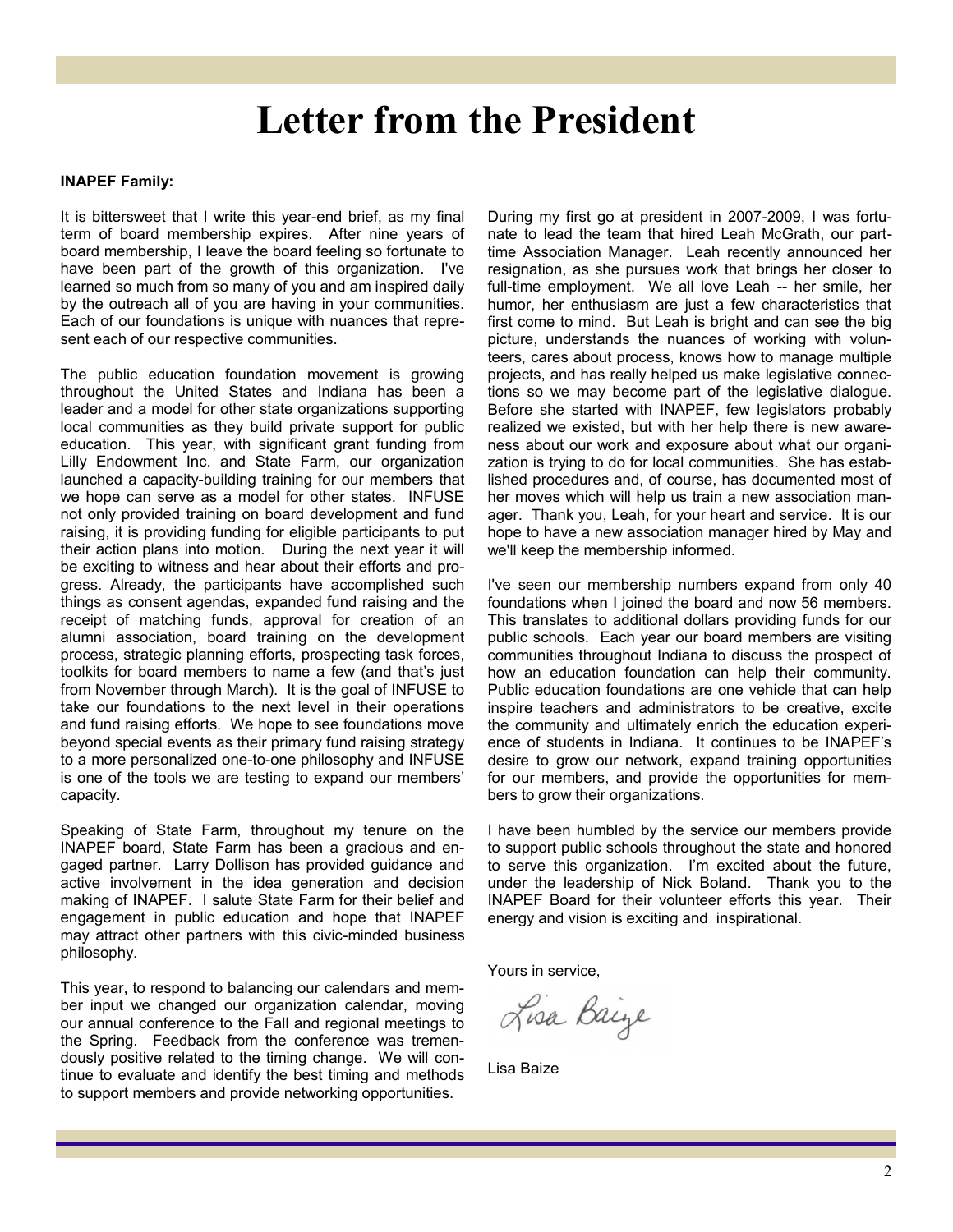# **INAPEF Board of Directors & Members**

**Executive Committee** \*Term: 2011-2013

**Lisa Baize, Interim President** Wayne Township Education Foundation

**Nick Boland, President-Elect** Noblesville Education Foundation

**Ginny Hacker, Past President**  Washington Twp. Schools Foundation

**Christine Isbell, Treasurer** Public Schls. Fndn. of Tippecanoe Co.

**Carol Gardiner, Secretary** Richland-Bean Blossom C.S. Fndn.

\*Nick Boland will assume role of President on June 1, 2012. Our gratitude to Lisa Baize for serving as Interim for one more year!

**Lisa Allen** HSE Schools Foundation 1st Term: 2010-2012

**Maria Bond** Mt. Vernon Education Foundation 1st Term: 2011-2013

**Larry Dollison** State Farm Affiliate Member

**Cynthia Granger** Anderson Education Foundation 3rd Term: 2010-2012

**Marilyn Jones** Hammond Education Foundation 3rd Term: 2010-2012

**Ann Millikan** Kokomo Public Schls. Educ. Found. 1st Term: 2011-2013

**Janice Montgomery** Bartholomew Cons. Schl. Corp. Found. 1st Term: 2011-2013

**Patty Poehler** Decatur Twp. Education Foundation 1st Term: 2011-2013

**Ellen Robinson** Lawrence Twp. Schools Foundation 1st Term: 2011-2013

**Barb Smolen** Warsaw Education Foundation 2nd Term: 2010-2012

**Amy Walker** Public Education Found. Of Evansville 1st Term: 2010-2012

**Staff: Leah McGrath**

inapef@inapef.org www.inapef.org

### **INAPEF Members 2011**

Anderson Education Foundation, Inc. Avon Education Foundation Bartholomew Cons. School Corp Foundation Batesville Comm. Schools Educ. Foundation Beech Grove Education Foundation Brownsburg Education Foundation Carmel Clay Education Foundation Center Grove Education Foundation Clinton Prairie School Foundation Decatur Township Education Foundation Delaware Community Schools Educ. Found. East Allen Co. Schools Educ. Foundation Eastern Hancock Education Foundation Educ. Foundation of Taylor Comm. Schools EVSC Foundation (Evansville) Foundation of Monroe Co. Comm. Schools Frankfort Education Foundation Franklin Comm. School Corporation Franklin Township Education Foundation **Affiliate Member: State Farm** 

Goshen Community Schools Foundation Greenfield Central School Foundation Hamilton Heights Education Foundation Hamilton SE Schools Foundation Hammond Education Foundation IPS Education Foundation Kokomo Public Schools Foundation Lake Central Education Foundation LaPorte Educational Dev. Foundation Lawrence Township School Foundation Lebanon Educational Foundation Merrillville Education Foundation Mt. Vernon Education Foundation Munster Education Foundation New Albany-Floyd Co. Educ. Foundation New Harmony School Foundation Ninevah Henley Jackson Ed. Foundation Noblesville Schools Educ. Foundation Penn-Harris-Madison Educ. Foundation Perry Township Education Foundation Pike Township Educational Foundation

Plainfield Comm. Sch. Legacy Foundation Plymouth Education Foundation Portage Township Education Foundation Public Educ. Foundation of Evansville Public Education Foundation of Valparaiso Public Sch. Foundation of Tippecanoe Co. Richland-Bn Bloss. Comm. Sch. Found. School City of Hobart Educ. Foundation School City of Mishawaka Educ. Found. South Hancock Education Foundation South Putnam Comm. Educ. Foundation Springs Valley Education Foundation The Public Educ Foundation (South Bend) Vigo County Education Foundation Warren Arts & Education Foundation Warsaw Education Foundation Washington Twp. Schools Foundation Wayne Township Education Foundation Westfield Washington Educ. Dev. Found. Zionsville Education Foundation

56 members

#### **Membership dues are paid annually in January, and are based on foundation revenue:**

\$225 for revenue totaling \$35,001 - \$100,000 \$425 for revenue totaling \$250,001+

\$125 for revenue totaling \$0-35,000 \$325 for revenue totaling \$100,001 - \$250,000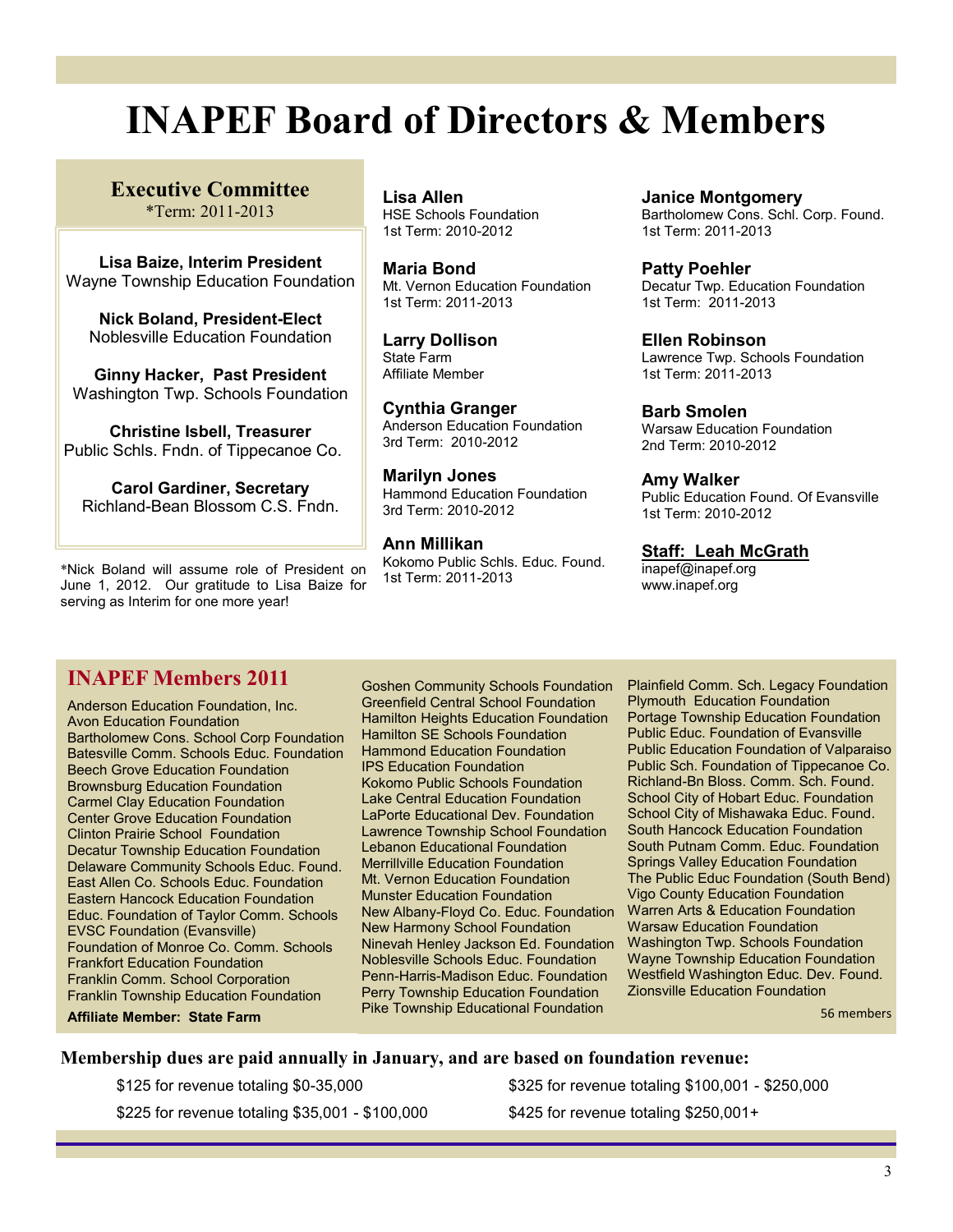# **2011-2012 INAPEF Financial Report**

**Administrative Year June 1, 2011 - May 31, 2012** 

| <b>Income</b>                                                                                                                                                            | <b>Budgeted</b> | Actual<br>As of 4/13/12 | <b>Expenses</b>                                               | <b>Budgeted</b> | Actual<br>As of 4/13/12 |
|--------------------------------------------------------------------------------------------------------------------------------------------------------------------------|-----------------|-------------------------|---------------------------------------------------------------|-----------------|-------------------------|
| <b>Membership Dues</b>                                                                                                                                                   | \$11,000.00     | \$12,430.00             | <b>Association Manager</b>                                    | \$13,000.00     | \$11,915.00             |
| <b>Contributions &amp; Grants</b>                                                                                                                                        | \$7,500.00      | \$7,575.00              | Administrative / Other                                        | \$300.00        | \$167.30                |
| Sponsors & Exhibitors                                                                                                                                                    | \$5,500.00      | \$5,150.00              | <b>NSFA Membership</b>                                        | \$2,000.00      | \$1,500.00              |
| Conference<br>Registration                                                                                                                                               | \$3,700.00      | \$4,175.00              | Conference (Food,<br>Speaker, Rental,<br>Reception, Printing) | \$2,350.00      | \$2,196.75              |
| *Release from<br><b>Restrictive Funds</b>                                                                                                                                | \$57,500.00     | \$11,406.34             | <b>NSFA Conference</b><br>Costs                               | \$1,000.00      | TBD                     |
| <b>TOTAL</b>                                                                                                                                                             | \$85,200.00     | \$40,736.34             | <b>Regional Meeting Ex-</b><br>penses                         | \$400.00        | TBD                     |
| NOTE: INAPEF is on track to stay within budget goals<br>for income and expenses for the 2011-2012 Administra-<br>tive Year, which ends May 31, 2012.                     |                 |                         | \$50,000.00<br>Foundation Develop-<br>ment Grants             |                 | TBD                     |
|                                                                                                                                                                          |                 |                         | Web Hosting Fee                                               | \$200.00        | \$425.00                |
| *The "Release from Restrictive Funds" represents the<br>Lilly Endowment Inc. and State Farm grants which were<br>dodicated for the INELICE program . In May, INADEE will |                 |                         | <b>INFUSE Program</b>                                         | \$15,000.00     | \$11,406.34             |

dedicated for the INFUSE program. In May, INAPEF will award nearly \$50,000 in Foundation Development Grants to the 12 *INFUSE* participants. This is possible because of the generous support of State Farm and Lilly Endowment Inc.!

| Account Balance as of April 13, 2012 = \$111,469.33 |  |  |  |
|-----------------------------------------------------|--|--|--|
|                                                     |  |  |  |

**TOTAL EXPENSES \$ 84,250.00** *\$ 27,610.39*

**Fall Annual Conference, Spring Regional Meetings and NSFA Member Webinars**: Each year we strive to provide enhanced opportunities for learning and sharing among our members. This year, we moved our Annual Conference from the Spring to the Fall. Matt Tully, Author and Indianapolis Star Columnist, gave the keynote address to the 90+ members in attendance. The Regional Meetings (now in the Spring) have again been expanded to a three-hour format with lunch to accommodate speaker presentations and time for roundtable discussions. Harry J. Vande Velde III, CEO and President of the Legacy Foundation is presenting in the North on "*Board Recruitment."* Matt Judge of The Registration System will be joining the combined Central-South Region to speak on *"Volunteer Management – How to Turn Volunteers Into Your Fan Club."* These events would not happen without our sponsors, especially Major Saver, and volunteers who give their time, of note: Annual Conference host Ginny Hacker (Washington Twp.) and Regional Meeting hosts: Gail Rodovich (Hammond) and Patty Poehler (Decatur Twp.).





In 1998, the state legislature created the Committed to Education License Plate. Originally a Garfield design, the license plate has been updated. The *Read On* design made its debut in January 2011. For each plate sold, \$18.75 goes to the designated K-12 education foundation (or, if there is no education foundation, the dollars go to the designated local school corporation), and \$6.25 goes to the Indiana Dept. of Education to support elementary counseling programs. For more information go to: www.inapef.org

INAPEF has been a member of NSFA since 2007. All INAPEF members are also Affiliate Members of NSFA. For more information, go to: www.schoolfoundations.org!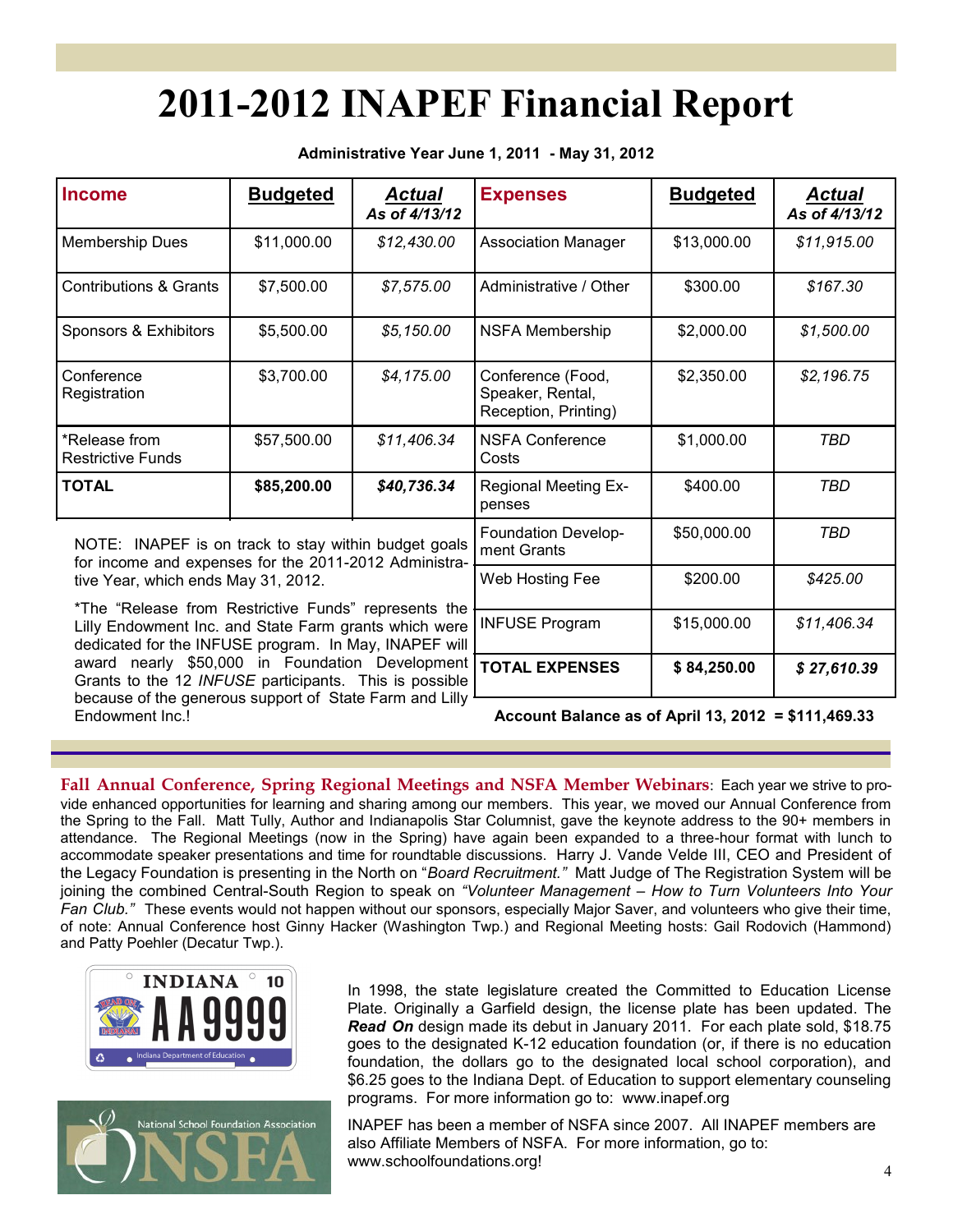# **INFUSE & INAPEF Foundation Dev. Grants**

### **In 2011-2012, INAPEF received a \$50,000 grant from Lilly Endowment Inc. and \$15,000 from State Farm Insurance to pilot a capacity-building training program,**

**called** *INFUSE***.** The INFUSE program was designed to provide foundation leaders with the organizational structure, leadership, and fundraising skills to position themselves as a pivotal fundraising force for their public school districts, during the most transformational K-12 educational funding cuts in decades.

#### **Program Overview**

In response to the 2010 Membership Survey and observations by INAPEF leadership, INAPEF partnered with The Fund Raising School to present an intensive 2-day program in the fall, followed by a 1/2 day follow-up program in the Spring, both of which an executive director and board member (or 2 top leaders in a volunteer-driven foundation) were required to attend together.

**Intended Training Outcomes:** Participants will...

- Consider their foundation's role in the school district's future.
- Consider how to make a significant impact on public education in their community.
- Develop a plan and organizational structure to be more effective in the future.
- Have tools to fund raise more effectively.
- Create an initial action plan to take steps toward building their capacity.

At the conclusion of training in March, participants were invited to submit Foundation Development Grant proposals for matching dollars up to \$5,000 to help further their efforts.

**INAPEF is excited about the success of this program so far and the progress participants have made. We hope to replicate this program in future years.**

### **2011-2012** *INFUSE* **Participating Foundations**

Anderson Education Foundation

Avon Education Foundation

Bartholomew Consolidated School Foundation

> Beech Grove Education Foundation

> Center Grove Education Foundation

Delaware Community Schools Educational Foundation

> Franklin Township Education Foundation

Kokomo Public Schools Education Foundation

Lake Central Education Foundation

Mishawaka Education Foundation

Mt. Vernon Education Foundation

Public Schools Foundation of Tippecanoe County



### **Founders**

**Martha Schrader**  Public Schools Foundation of Tippecanoe County

**Ginny Hacker** Washington Township Schools Foundation

*The first gathering of Indiana's education foundations was held in 1996 in Lafayette. Martha and Ginny got the idea of starting a state association after attending a similar meeting of education foundations in Illinois.*

*"Never doubt that a small group of thoughtful, concerned citizens can change world. Indeed it is the only thing that ever has." -Margaret Mead*

### **Past Presidents**

**Bruce Reynolds** Carmel Education Foundation INAPEF President 2001 - 2003

**Christie Love** Lawrence Twp. School Foundation INAPEF President 2003 - 2005

**Amy Walker** Public Education Found. of Evansville INAPEF President 2005 - 2007

**Lisa Baize** Wayne Twp. Education Foundation INAPEF President 2007 - 2009

**Ginny Hacker** Washington Twp. Schools Foundation INAPEF President 2009 - 2011

**Lisa Baize** Wayne Twp. Education Foundation Interim President 2011 - 2012